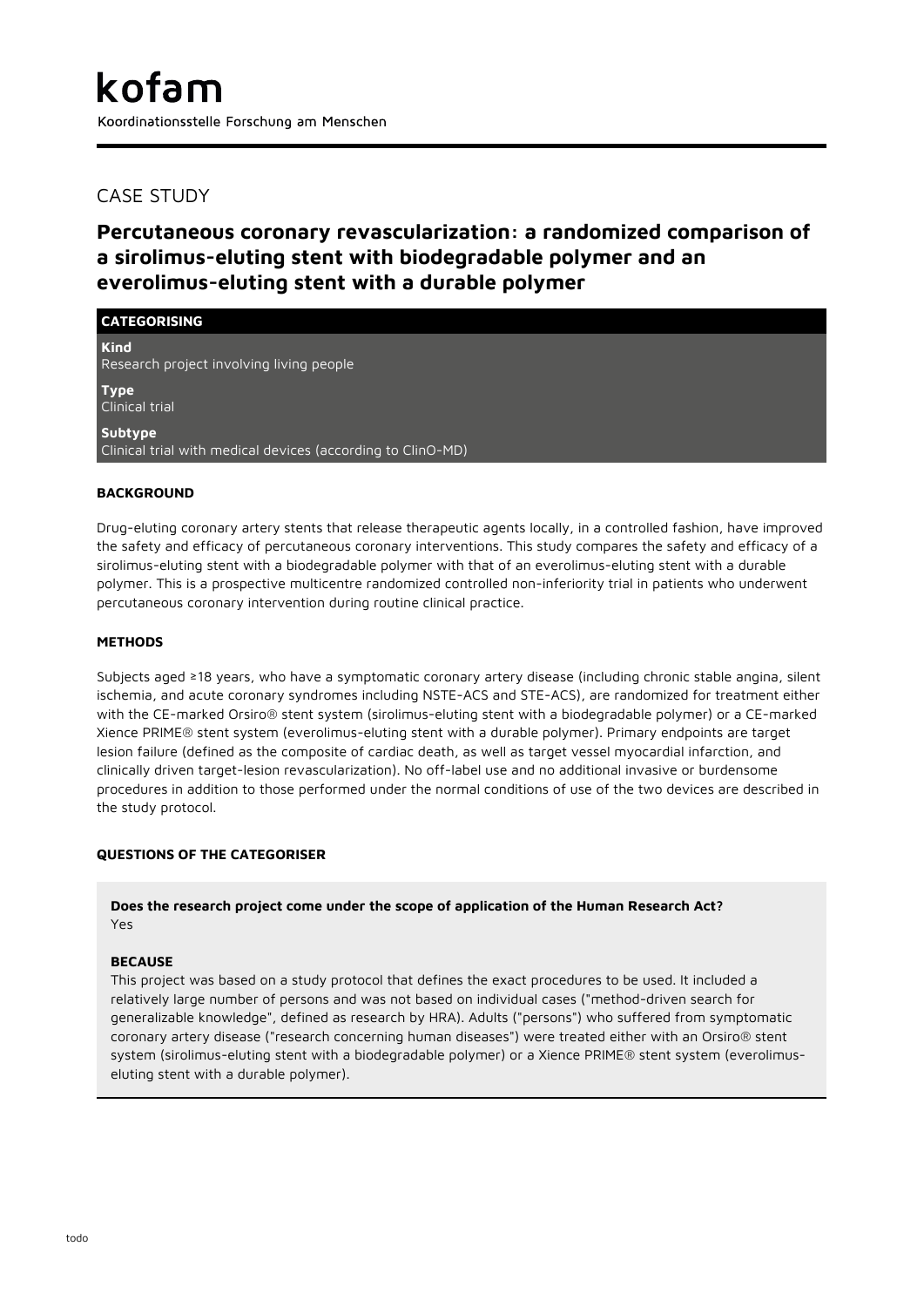**Is the research project a project involving living persons?** Yes

#### **BECAUSE**

Adults ("persons") who suffered from symptomatic coronary artery disease were included in this study.

#### **Is the research project a clinical trial?**

Yes

#### **BECAUSE**

The investigator randomly allocated ("prospectively assigned") adults ("persons") who suffered from symptomatic coronary artery disease to receive either an Orsiro® stent system (sirolimus-eluting stent with a biodegradable polymer) or a Xience PRIME® stent system (everolimus-eluting stent with a durable polymer). This was a ("health related intervention") therapeutic measure that assessed between-group difference in target-lesion failure ("to investigate its effect on health").

**Does the trial involve investigating medicinal products (including combinations according to Art. 2 Para. 1 Letters f and g Medical Device Ordinance (MedDO) from the July 1, 2020)?** No

## **BECAUSE**

**Does the trial involve investigating a medical device (in vitro diagnostics excluded) or any other device as defined in Article 1 of the Medical Devices Ordinance of July 1, 2020?** Yes

#### **BECAUSE**

The effects of the Orsiro® stent system and the Xience PRIME® stent system were investigated (both "medical devices") in this clinical trial.

**Does the trial investigate an intervention that is neither a therapeutic product nor a transplant product, nor a product according to Art. 2a para. 2 Therapeutic Products Act (TPA) (Status from May 26, 2021), nor a transplant?**

No

## **BECAUSE**

**Does the trial investigate a transplant product?** No

#### **BECAUSE**

**Does the trial investigate gene therapy or a pathogenic organism?** No

#### **BECAUSE**